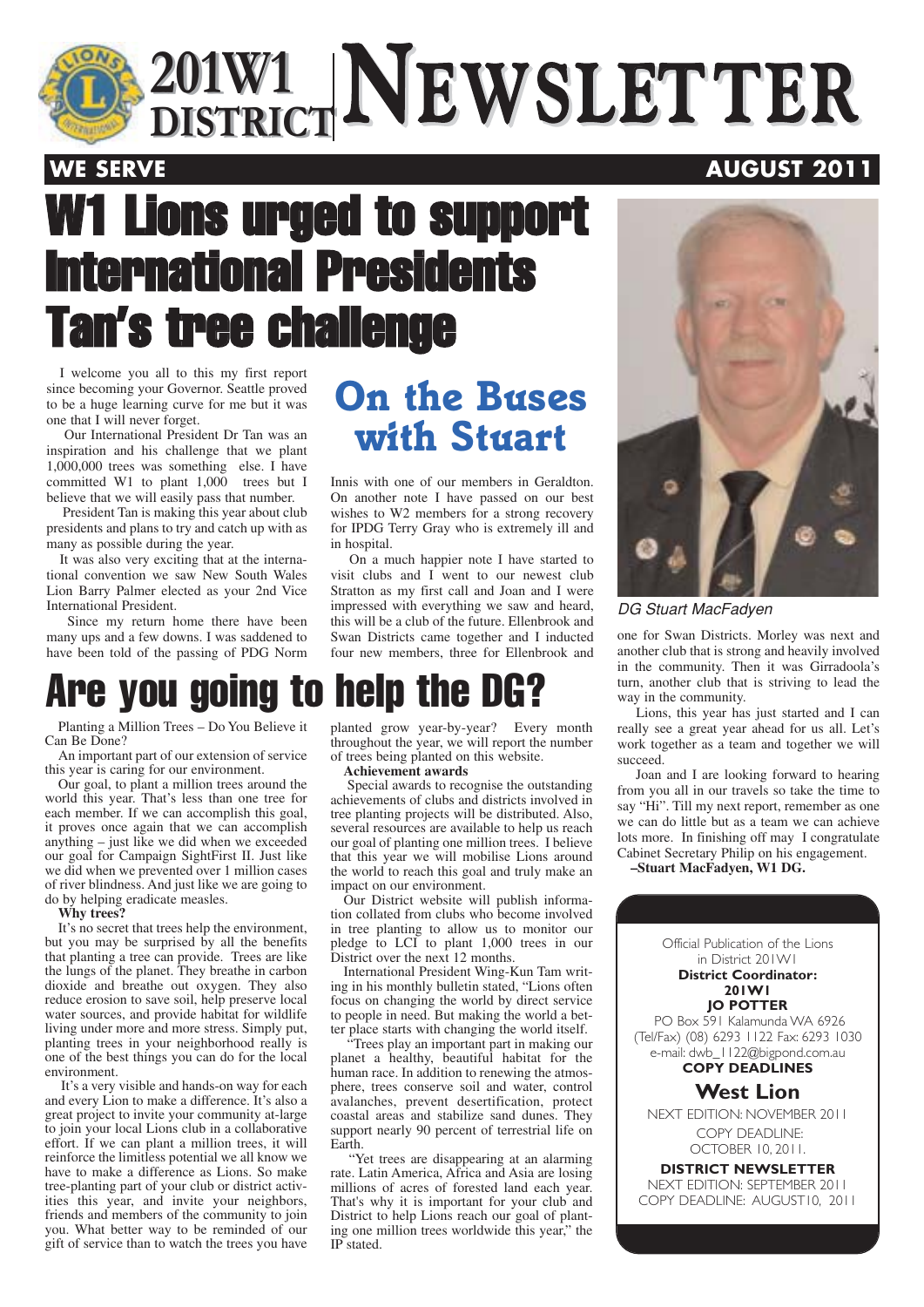# Bull Creek Lions remembrance day

"Today we are gathered to pay homage to a number of Lions who, sadly, have left us," W2 PDG Bob Huey told Lions, partners and friends in his address to those who attended the annual Bull Creek Lions Remembrance Ceremony on Sunday, July 31.

Each year Lions remember those who have passed away in the previous 12 months. In the memorial park a tree is planted and marked with a plymph in the name of the former Lion or a member of their family.

Those Lions will also be remembered during the respective District conventions when they have their ceremonies.

"Here in this setting we are able to remember them in a different and more lasting way. By remembering them with a tree we provide an almost permanent monument to their memory. Here they will be remembered in a very Australian setting – peaceful and serene, PDG Bob said.

"Their loved ones will of course have their memories. We Lions will also have memories. Memories of their dedication and their contribution to the community which in some cases stretched over several decades and in prominent positions in Lionism. The community is the poorer for their passing.

"And we have memories of their friendship and the fellowship we enjoyed in their company. Yes the community is the poorer for their passing. So are we," Bob concluded.

The lord has called to higher service the following Lions: Michael Raymond Anderson, Girradoola; Dot Barton, Bull Creek; Donald Brougham, Morley; PDG Tom Cameron, Morley; Thomas (Tommy) Martin Cox Snr, Yanchep Two Rocks; Frank Finkelstein, Morley; Robert (Bob) John Morris, Yanchep Two Rocks; John and Dorothy Phelps, South Perth; PDG Lorraine Strickland, Canning City; Robert Thompson, Morley.

The Bullcreak waikinds has now taken on added significance for the Linns Club of Bull Creek and for all Lions in our District. During the convention trees

were planted by the various Lions clubs in mamory of their members who had passed away in the preceeding year. An area is being developed in the centre of the wetlands which is planned to he an ongoing and "living" reminder of the contributions that our past members have made to their communities.

It is also intended that there

be park benches included so that the residents of the area can sit and enjoy the tranquility and quite of the wetlands and escape the hustle and bustle of the busy surrounding residential area. District Governor Bill and Kaye made an announcement that they would



ABOVE: The late W1 PDG Lorraine Strickland's family at the Bull Creek Lions Remembrance Ceremony (left to right) Yanina Boschini, Justin Strickland, Lisa Little (at back), Jayde Little, Glen Little (at back) Dylan Strickland and Peter Strickland - The Bagman. BELOW: Morley Lions prepare to place a plymph and plant a tree for a deceased Morley Lion.



forego any gift that is normally given to the DU at the end of the year and instead put the funds towards a park bench for the wetlands. In true Lions spirit



Kaye plants a tree in memory of Long partners.

members of the Brunswick Junction Club have volunteered to design, manufacture and pay for the bench. This club has a special interest in the area as three of their past members are included in the remembrance. They are also going to install an identical bench in their local park in Brunswick Junction.

The Council have now

completed a walkway which goes from Camm Ave to Leach Hwy and passes right

through our remembrance area. We now have an obligation to all the Lions of our District to turn this arca into a lasting tribute to our past members, so please support Rob Davies in this Club project.

### A piece of history about the Bull Creek remembrance ceremony

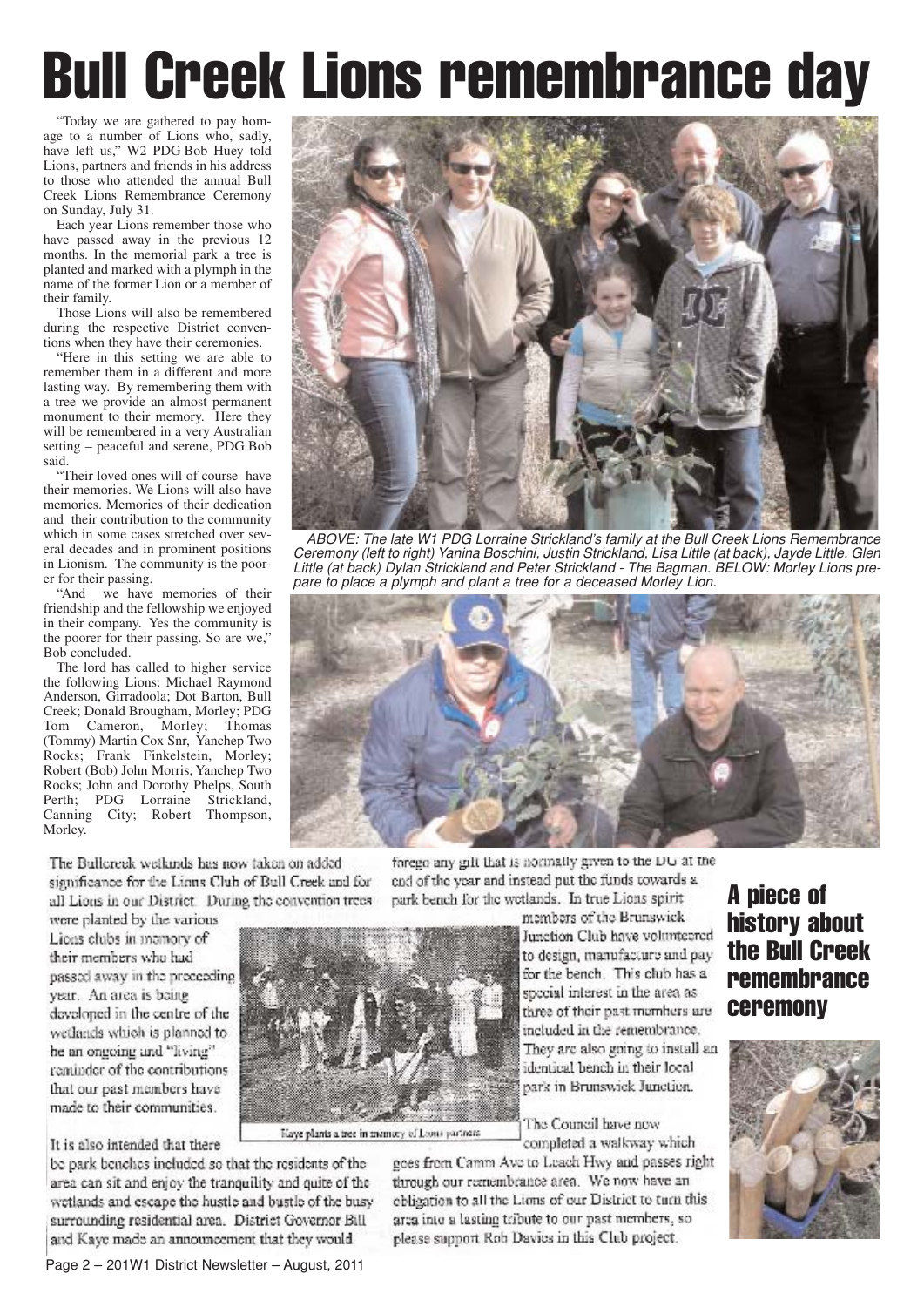# New State Governor to open W1 Showtime District Convention

Meet up with old friends and make new ones! You can, but only if you register for the W1 District Convention in Cannington.

The newly appointed State Governor of Western Australia, Malcolm McCusker AO QC, will open the Convention on Saturday morning October 8.

The Flag Ceremony will feature the local Cannington Air Cadet unit, with Leos to play a supporting role.

Reverend Kaye Mould will conduct the Remembrance Ceremony, with members from Lions Clubs, or family members, asked to receive a remembrance token. You can be assured that this will be a moving ceremony.

Business sessions, nominations, voting and guest speakers will be interspersed with food, drink, friendship and laughter.

### **Guest speakers**

Andrew Hogan CEO from InvoCare will be one of the guest speaker as well as those from within Lions.

Here's one not to be missed. Lions partners will have the pleasure of spending the afternoon touring the Swan Valley and making choices to purchase wine, ice-cream, chocolate, or maybe a little of both.

Food, drink, entertainment, prizes, dancing and fun will be the order of the night for *Stuart's Knees Up* on Saturday evening. Don't forget to come dressed as your favourite showtime character choose from . . . Wicked, Snow White, Singing in the Rain or whatever else takes your fancy.

The continental breakfast at the Metro Hotel, Canning Highway, South Perth is the place to be Sunday morning. A reminder that all you need to do to attend the breakfast is to fill in the box on your registration form.

Secretary Ross Fulford is now checking the PO box on a regular basis so we look forward to receiving your registration form very soon,



ABOVE: Convention headquarters. BELOW: Convention secretary Ross Fulwood and chairman Robyn Brown. RIGHT: Guest speaker InvoCare CEO Andrew Hogan.



as they say, it's in the post.

Please feel free to contact me in the evening on 9354 1316 if you have any concerns or Our convention website is



ShowtimeW1@westnet.com.au if you prefer to make contact that way.

**–Robyn Brown, 201 W1 Convention Chairman.**

# How to live a long and healthy life in the 21st century–Professor Ian Constable

The Ian Constable lecture 2011I to be presented by Professor Ian Frazer an internationally renowned co-creator of the technology for the cervical cancer vaccines. "Now, free, and perfect?



**Where:** Octagon Theatre The University of Western Australia **When:** Monday, October 17, 2011 at 5.45pm for 6pm start. Enquiries to . . . The Institute of Advanced Studies Tel: (08) 6488 1340 or las@uwa.edu.au All welcome to this free event. **Tickets:** Are essential to gain entry and are available from the Octagon Theatre Box Office. Tel: (08) 6488 2440, Mon-Frid 12.00 – 4.15pm Early bookings are advised, limit of six tickets per customer applies. Gail Mason Office Manager Lions Save-Sight Foundation (WA) Inc LEI Building 2 Verdun Street, Nedlands. WA 6009. Telephone (61 8) 9381 0767. Fax (61 8) 9382 1171 www.lssf.org.au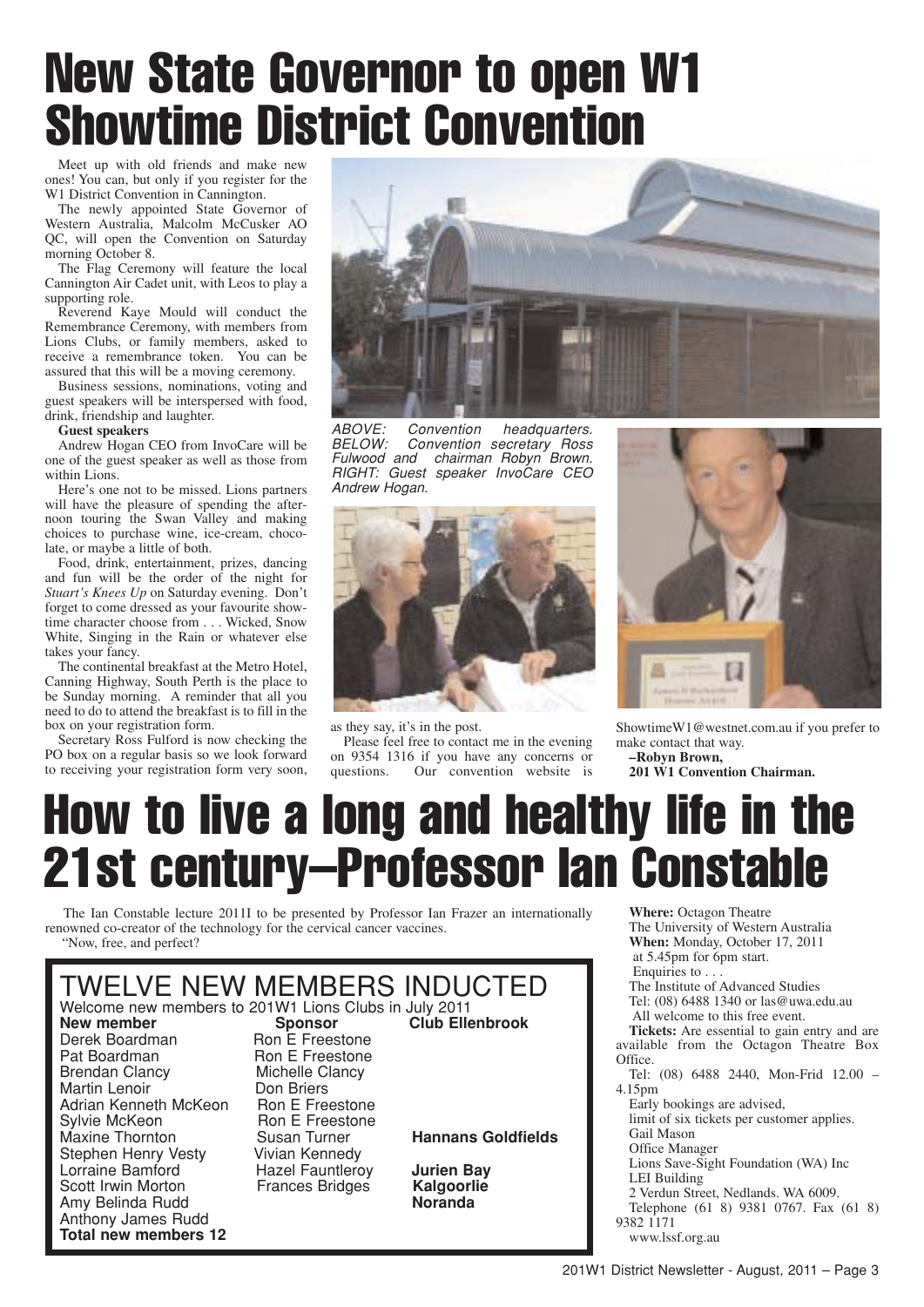# Moora Lions Club secret revealed

On the evening of July 18 at the Moora Lions Club's Changeover night a secret became a secret no more!

A very special guest was attending. His family was hiding behind the door as Gary Lamb was called up to receive an Exemplary Service Award - much to his surprise. The look on his face and the tear in his eye when all was revealed was a joy to see.

Gary is a long time resident of Moora and has worn many hats over the years as a volunteer in the Moora Community.

He has played Santa Claus for 27 years for all age groups from kindergarten to sporting clubs, seniors, frail aged lodge and hospital. Lately he has also done this for nine organisations in Perth through family connections.

On Australia Day 2008 Gary was awarded Volunteer of the Year for Moora.

He attends and helps the residents of the Moora Frail Aged Lodge and other elderly residents of the district by organising weekly bingo at the Delmore Centre.

Gary has many faces and is often seen cutting and supplying wood and doing general garden repairs for the elderly of the town.

He is often a volunteer bus driver for seniors groups and Lions excursions to Perth and Dongara. The Moora Art and Craft Society regularly call on his expertise in conducting sweeps on Melbourne Cup days and to help their members to set up and clean up after their Christmas sale each year.

Football is one of Gary's passions. He is a member of the Moora Rovers Football Club and has served as coach, umpire and junior players trainer. He was a very good footballer with a natural talent

He always has a twinkle in his eye and used this to advantage when playing to get the umpires on side and was known for his ability to get free kicks. He won the Golden Boot in 1969.

Gary has received a lot from football but has given a great deal back. After playing for many seasons he retired to reserve grade and helped many young footballers to achieve their potential

Following this he remained connected with the club and umpired for many seasons. He and Jeanette always made their home available to footballers of all ages.

Gary has worked on the football committee as president 1985-1986 and secretary 1987 – 1988. He is currently patron of the Moora Rover Football Club since 2001 and has been patron of the Central Midlands Football League, as a member of the umpires panel and team manager for Country Week Football Carnival and bus driver for the team. He continues to be involved in all aspects of the club and is also known to cook soups and curries for



players teas on training nights. W1 PDG Clive Tonkin pictured with Exemplary Service awardee Gary Lamb.

The tennis club and speedway have also benefitted from his expertise and the Moora CWA has made him a honorary member for his invaluable help to them.

Gary was carer for his wife Jeanette, who has Alzheimer's, for eleven years until it was necessary for her to be admitted to full time care. This would have been his most demanding role in life but he coped with this and was still maintained his support to the many people in Moora who needed and requested his help.

The members for the Moora Lions Club have also been able to call on Gary to help with their projects for the community the latest one being bingo where Gary acts as caller twice a month at bingo sessions held at the Moora Hotel.

An Exemplary Service Award well deserved!

## Marie French "over the moon" when she accepts Exemplary Service award

Under the guise of judging a silly hat competition Marie French was encouraged to attend the Hannan's Goldfields changeover night at Flanagan's Bar on July 12.

Marie was presented with an Exemplary Service Award for her dedication to others in the Goldfields.

Club secretary Tim Moore said Ms French was "over the moon" with the inscribed plaque highlighting her service and said that "it was the best thing that she had ever received"

She is a commendable citizen of the Kalgoorlie region community. She makes herself available and is a perfect example of the saying "a friend in need is a friend indeed"

At 6 am she can be seen tending to the verge gardens, watering and nurturing gardens in her neighbourhood. She is always available to drive people to catch a train or plane and she visits people in hospital regularly. She is also known to do laundry, wash cars, and walk dogs and just generally help people. When she visits people they are so pleased to see her because she brightens up their day.

Marie is very close to her family and is able to assist them as well as her ailing sister. She serves as carer at Edward Collick Home

## "EXEMPLARY SERVICE AWARDS" GOING FREE TO GOOD HOMES

**Do you know a person that has done good within the community and is not a Lion?**

If you know of anybody that fits this description please contact me for an application form, or go to the Lions Exemplary Service Award website and print out the form. Complete it and send it to me. Then I will gladly work on getting a plaque ready for that person.There has to be plenty of deserving public spirit minded people out there particularly with all the disasters that have been going on lately.

I am feeling a rejected, dejected Lion - So please give me some work to do! –Jill Middlemass, District 201W1 Chairman, Exemplary Service Award. http://lionswa.org.au/page/Exemplary-Service-Awards.aspx Ph: 93420999 Email: jillmiddlemass@westnet.com.au

attends choir and social functions at both senior citizens hostels. She is a member of Probus club, the Senior Citizens club and the Uniting Church.

Marie does such endless selfless acts of kindness and she is the best we can become and she is an excellent role model for future generations.

Hannan's Goldfields Lions Club thought that Marie was one of those people who get overlooked and thought that she was a worthy recipient of the award.



IPDG Bill Laundy pictured with Marie.

#### LIONS DRYANDRA VILLAGE AGM SAT, September 17, 2pm, Tamar Hall, Dryandra Every Lion from W1 & W2 most welcome.

Please attend this meeting and support your Lions Village. Afternoon tea provided. There may be some cottages left but you will need to be very quick. Please contact caretakers John & Lisa for these. 98845231

**Please contact Lion Judy to RSVP for AGM or as soon as possible. 97261628 or 0414571905 or jutesa@oceanbroadband.net**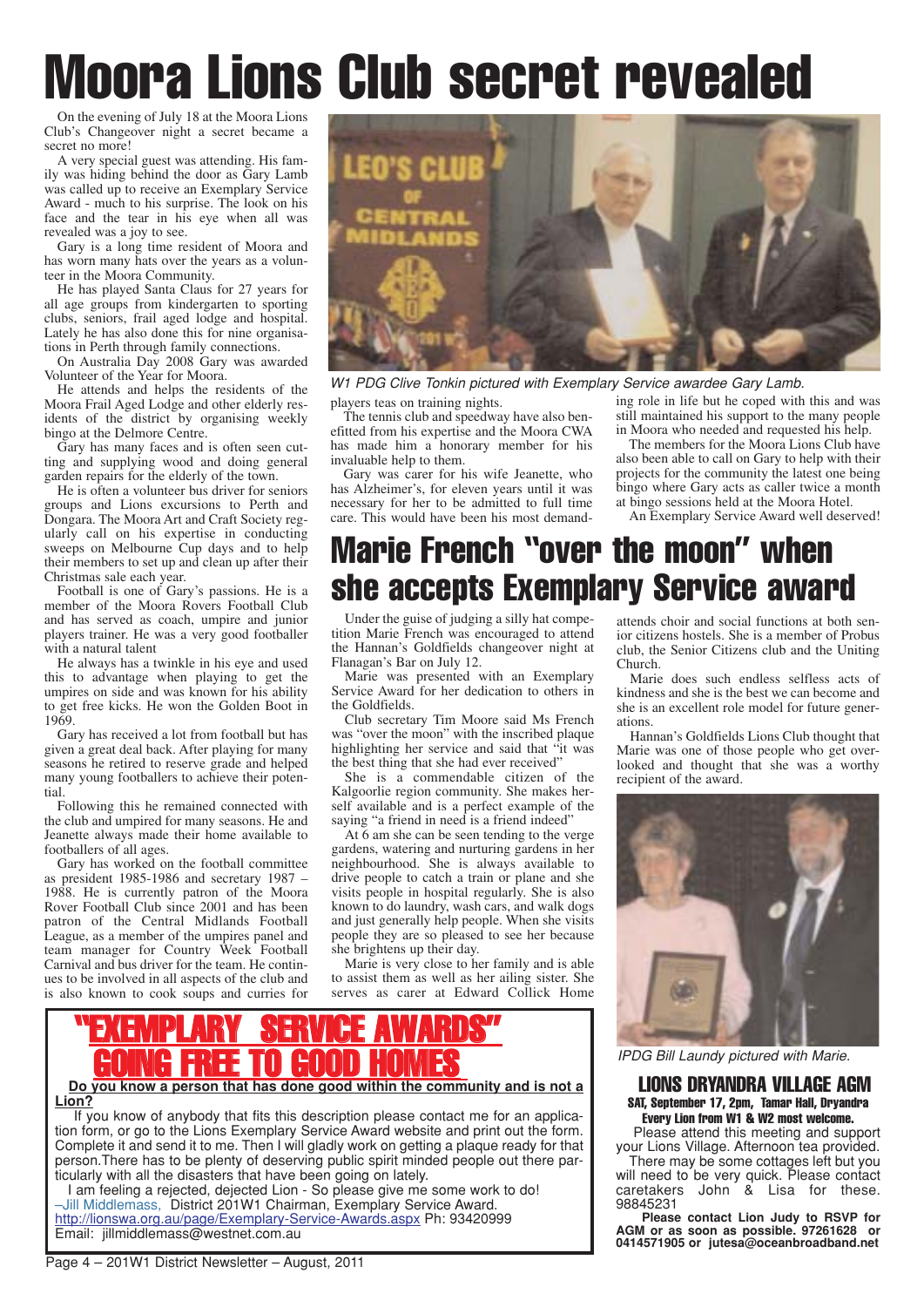### **2012 MD Lions Gold and Diamond Convention something for all WA Lions to look forward too**

Planning for the Lions MD Gold & Diamond Convention in Perth is well under way and registrations are starting to come in.

Details of the functions to be held at the convention have been updated regularly and are available on the registration form that can be downloaded from our website http://www.lionsclubs.org.au/perth2012convention/

As you would expect from a state enjoying a mining boom accommodation in Perth, depending on star rating is at a premium and if members are attending the convention it is recommended that you consider booking as soon as possible - there are links on the website for accommodation, including caravan parks, as well as tours to complement your trip to Western Australia.

The Tourism WA website can be located http://www.westernaustralia.com/au/Pages/We lcome\_to\_Western\_Australia.aspx and has a

## **Children of Courage donation to Heartkids**

On Thursday, August 4, 2011 I attended Princess Margaret Hospital to present Heartkids with a cheque for \$500 being part of the W1 proceeds of the Children of Courage raffle.

I met with Cecilia Donovan who is the Family Support Co-ordinator for Heartkids. She is also the mother of a beautiful daughter (16) who suffers from a serious heart condition. Heartkids has been running for over 30 years and is a support group for parents when children are either in hospital or at home.

The money is going to buy six packets of CoaguChek PT Test strips which cost almost \$50 per packet of 12 strips. They have had a supply of CoaguChek testing machines donated by Roche Laboratories which are used to finger prick test the levels of warfarin in the blood. Many children with heart conditions are placed on warfarin.

These machines and strips will be loaned to families in regional areas as well as locally. This saves children having to visit either a hospital or doctor, depending on where they live, on a weekly basis for blood tests.

A great big thank you goes out to all the Lions clubs who supported this raffle. These wonderful children will certainly benefit from your gift.

**–Chris Smelt, DC Children of Courage.**

Chris Smelt is pictured with Cecilia Donovan at PMH.



lot of information about what is happening in WA,

The program for the convention is currently being finalised, however we are looking at providing entertaining and informative key note speakers as well as conducting part of our Lions WA Children of Courage Awards during the weekend to complement the other youth events.

During the convention in Launceston we advised members there would not be an informal reception on the Friday night at the start of the convention, this has been replaced with "club hospitality" a slight change from previous "home hospitality". Clubs within the metro area of Perth would like to meet and host Lions from around the country with their members and partners acting as hosts for the evening.

For members who have attended a convention in Perth before we are holding the convention at the Burswood Convention Centre where all activities except for two or three dinners which will be held offsite.

The registration form and news sections of the website are regularly updated. While the 2012 convention committee were at the Mildura and Launceston conventions we invited members to lodge their name and email addresses so we could update them with regular news articles, currently we have over 700 email details on our database. If members would like to be included on this list, submit your details to the website which is listed on the website.

We in Western Australia are all looking forward to meeting and greeting our Lions friends from interstate to make them welcome and to show them a good time.

**–Bill Robertson APM MD Convention Chairman.**



# girls

Two Lions celebrated their birthdays at the W2 Cabinet Meeting at Myalup Pines recently.

They were (left) Lorri Jones and Joan MacFadyen. Happy birthday ladies.

## **WANTED Birthday WANTED**<br> **WICKER CHAIR**

PDG Garry Irvine is making an urgent call for help.

You see Garry needs a high back wicker chair the sort of thing your great, great grandmother used to sit in. It will be part of a display for the 2012 MD Convention at the Burswood Convention Centre for seven days from May 7-14 next year. If you can help contact Garry by email on: gaz41@internetexpress.net,au

*201W1 District Newsletter* – August, 2011 – Page 5